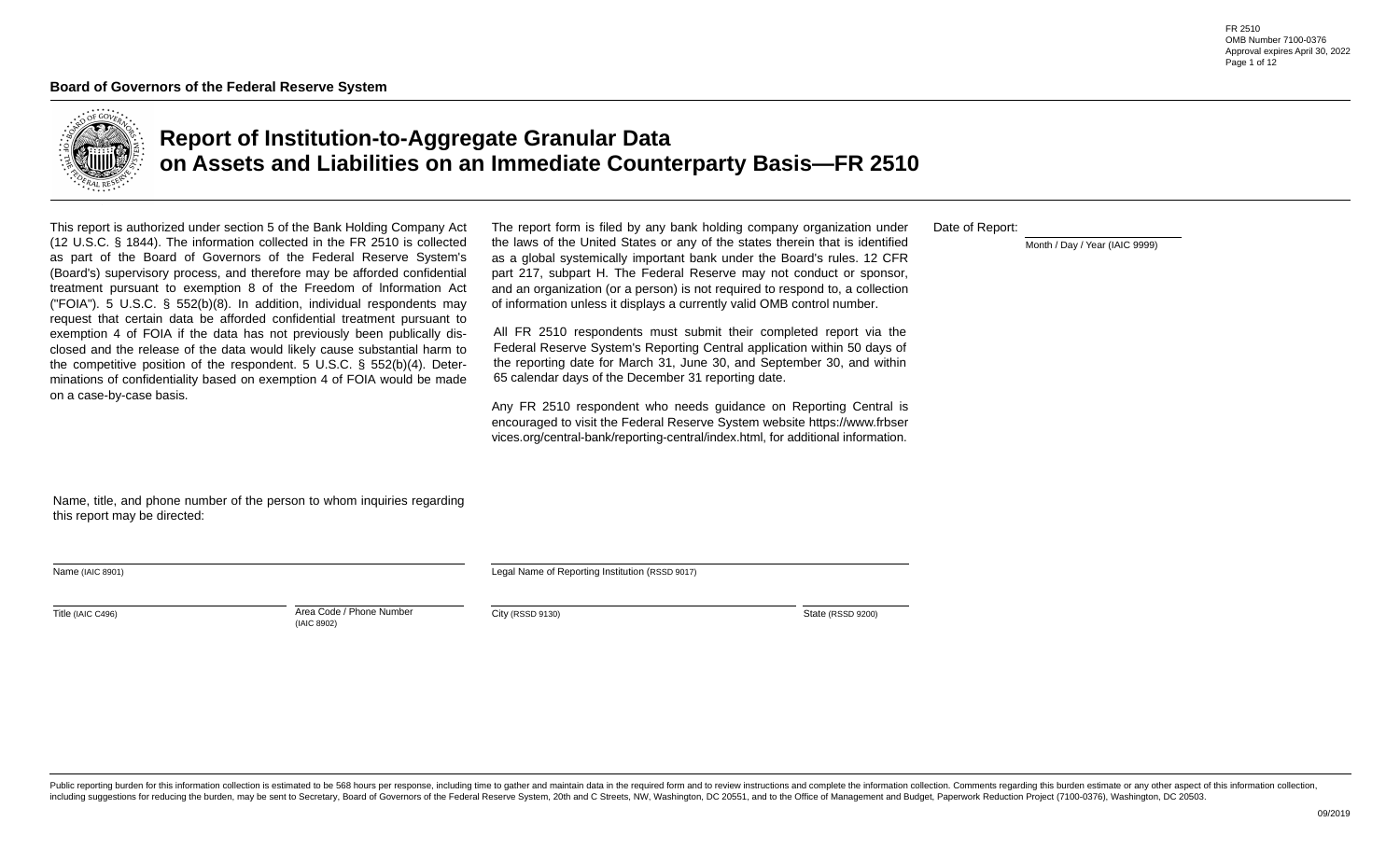# **Institution-to-Aggregate data: Immediate Counterparty Schedule**

MM / DD / YYYY

## **Table 1. Consolidated Balance Sheet (Regulatory Consolidation Perimeter)**

| *Currency denomination ISO code:                                             |                    |                        |                             | Thereof Granular Portfolio Crossed With |                                  |                        |
|------------------------------------------------------------------------------|--------------------|------------------------|-----------------------------|-----------------------------------------|----------------------------------|------------------------|
| (IAIC Y385)                                                                  |                    |                        |                             |                                         | <b>Remaining Maturity</b>        |                        |
|                                                                              | Total<br>Positions | Currency*              | Non-Maturity<br>Instruments | Overnight and<br>Less Than<br>3 Months  | 3 Months and Less<br>Than 1 Year | 1 Year and Over        |
| Dollar Amounts in Millions                                                   | Carrying Amount    | <b>Carrying Amount</b> | <b>Carrying Amount</b>      | <b>Carrying Amount</b>                  | <b>Carrying Amount</b>           | <b>Carrying Amount</b> |
| <b>Instrument</b>                                                            |                    |                        |                             |                                         |                                  |                        |
| Assets                                                                       | IAIC GW69          | IAIC GX13              | <b>IAIC GX57</b>            | IAIC GY01                               | <b>IAIC GY45</b>                 | IAIC GY89              |
|                                                                              |                    |                        |                             |                                         |                                  | $\mathbf{1}$ .         |
|                                                                              | <b>IAIC GW70</b>   | IAIC GX14              | IAIC GX58                   | IAIC GY02                               | IAIC GY46                        | IAIC GY90              |
|                                                                              |                    |                        |                             |                                         |                                  | 2.                     |
|                                                                              | IAIC GW71          | IAIC GX15              | IAIC GX59                   | <b>IAIC GY03</b>                        | <b>IAIC GY47</b>                 | IAIC GY91              |
|                                                                              |                    |                        |                             |                                         |                                  | 3.                     |
|                                                                              | IAIC GW72          | IAIC GX16              | IAIC GX60                   | IAIC GY04                               | IAIC GY48                        | IAIC GY92              |
|                                                                              |                    |                        |                             |                                         |                                  | 4.                     |
|                                                                              | IAIC GW73          | IAIC GX17              | IAIC GX61                   | <b>IAIC GY05</b>                        | IAIC GY49                        | IAIC GY93              |
|                                                                              |                    |                        |                             |                                         |                                  | 4.a.                   |
|                                                                              | IAIC GW74          | IAIC GX18              | <b>IAIC GX62</b>            | <b>IAIC GY06</b>                        | <b>IAIC GY50</b>                 | IAIC GY94              |
|                                                                              |                    |                        |                             |                                         |                                  | 4.b.                   |
|                                                                              | IAIC GW75          | IAIC GX19              | <b>IAIC GX63</b>            | <b>IAIC GY07</b>                        | <b>IAIC GY51</b>                 | IAIC GY95              |
|                                                                              |                    |                        |                             |                                         |                                  | 4.c.                   |
|                                                                              | <b>IAIC GW76</b>   |                        |                             |                                         |                                  |                        |
|                                                                              |                    |                        |                             |                                         |                                  | 4.d.                   |
|                                                                              | <b>IAIC GW77</b>   | IAIC GX21              | <b>IAIC GX65</b>            | IAIC GY09                               | <b>IAIC GY53</b>                 | IAIC GY97              |
|                                                                              |                    |                        |                             |                                         |                                  | 5.                     |
|                                                                              | <b>IAIC GW78</b>   | IAIC GX22              | IAIC GX66                   | IAIC GY10                               | <b>IAIC GY54</b>                 | <b>IAIC GY98</b>       |
|                                                                              |                    |                        |                             |                                         |                                  | 5.a.                   |
|                                                                              | IAIC GW79          | IAIC GX23              | <b>IAIC GX67</b>            | IAIC GY11                               | <b>IAIC GY55</b>                 | IAIC GY99              |
|                                                                              |                    |                        |                             |                                         |                                  | 5.b.                   |
|                                                                              | IAIC GW80          | IAIC GX24              | IAIC GX68                   | IAIC GY12                               | IAIC GY56                        | IAIC GZ00              |
|                                                                              |                    |                        |                             |                                         |                                  | 5.c.                   |
|                                                                              | IAIC GW81          |                        |                             |                                         |                                  |                        |
|                                                                              |                    |                        |                             |                                         |                                  | 6.                     |
|                                                                              | IAIC GW82          | IAIC GX26              | <b>IAIC GX70</b>            | IAIC GY14                               | <b>IAIC GY58</b>                 | IAIC GZ02              |
|                                                                              |                    |                        |                             |                                         |                                  | 7.                     |
|                                                                              | IAIC GW83          |                        |                             |                                         |                                  |                        |
|                                                                              |                    |                        |                             |                                         |                                  | 8.                     |
| 9. Total financial assets excluding derivatives and other financial advances | <b>IAIC GW84</b>   | IAIC GX28              | <b>IAIC GX72</b>            | IAIC GY16                               | <b>IAIC GY60</b>                 | IAIC GZ04              |
|                                                                              |                    |                        |                             |                                         |                                  | 9.a.                   |
|                                                                              | IAIC GW85          |                        |                             |                                         |                                  |                        |
|                                                                              |                    |                        |                             |                                         |                                  | 9.b.                   |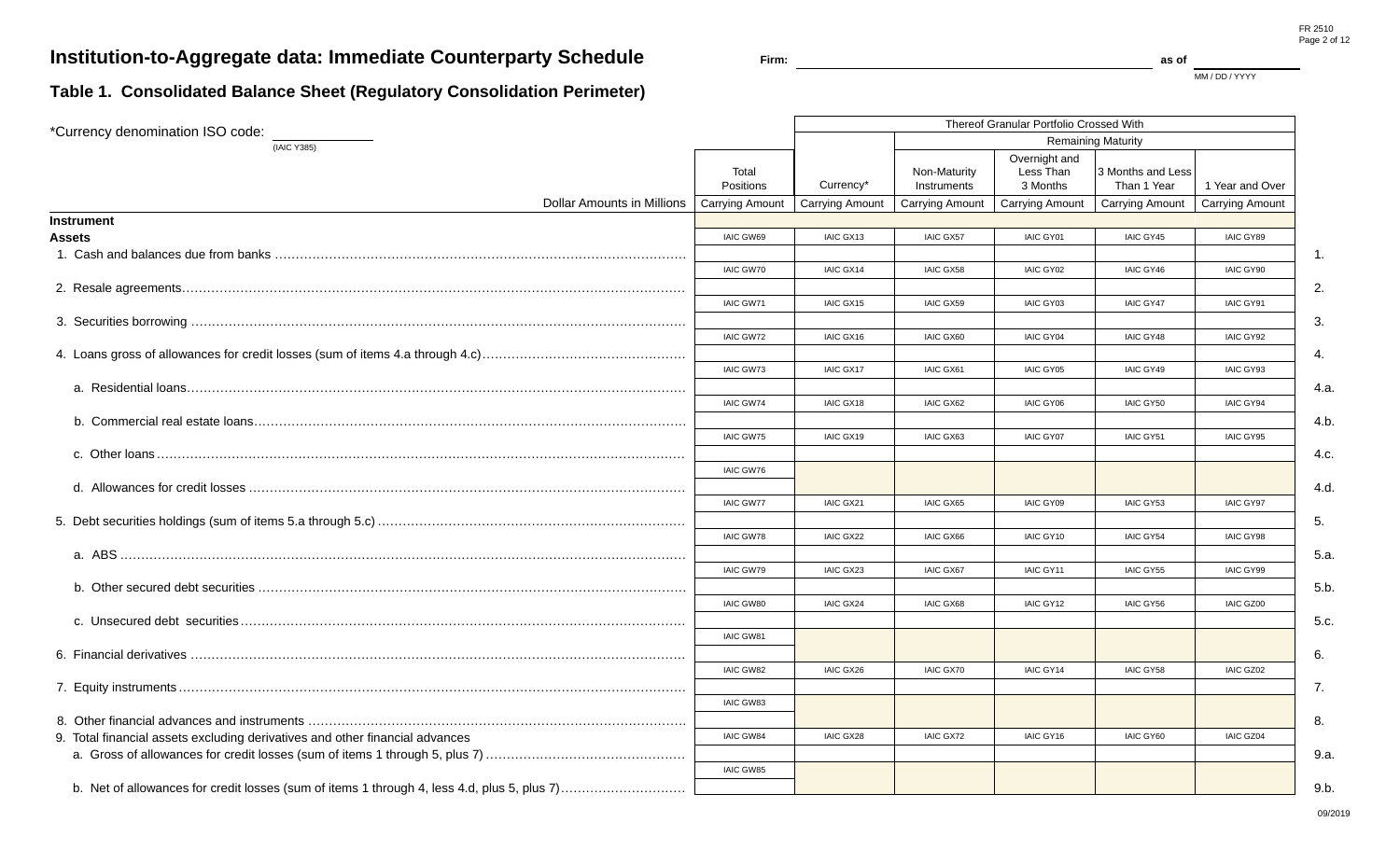MM / DD / YYYY

## **Table 1. Consolidated Balance Sheet (Regulatory Consolidation Perimeter)—Continued**

| *Currency denomination ISO code: |                               |                        |                             | Thereof Granular Portfolio Crossed With |                                  |                        |          |
|----------------------------------|-------------------------------|------------------------|-----------------------------|-----------------------------------------|----------------------------------|------------------------|----------|
| (IAIC Y385)                      |                               |                        |                             |                                         | <b>Remaining Maturity</b>        |                        |          |
|                                  | Total<br>Positions            | Currency*              | Non-Maturity<br>Instruments | Overnight and<br>Less Than<br>3 Months  | 3 Months and Less<br>Than 1 Year | 1 Year and Over        |          |
| Dollar Amounts in Millions       | Carrying Amount               | <b>Carrying Amount</b> | <b>Carrying Amount</b>      | <b>Carrying Amount</b>                  | <b>Carrying Amount</b>           | <b>Carrying Amount</b> |          |
|                                  | IAIC GW86<br><b>IAIC GW87</b> |                        |                             |                                         |                                  |                        | 10.      |
|                                  | <b>IAIC GW88</b>              |                        |                             |                                         |                                  |                        | 11.      |
|                                  |                               |                        |                             |                                         |                                  |                        | 12.      |
|                                  | IAIC GW89<br>IAIC GW90        |                        |                             |                                         |                                  |                        | 13.      |
|                                  |                               |                        |                             |                                         |                                  |                        | 14.      |
|                                  |                               |                        |                             |                                         |                                  |                        |          |
| <b>Liabilities</b>               | IAIC GW91                     | IAIC GX35              | IAIC GX79                   | IAIC GY23                               | <b>IAIC GY67</b>                 | IAIC GZ11              |          |
|                                  |                               |                        |                             |                                         |                                  |                        | 15.      |
|                                  | IAIC GW92                     | IAIC GX36              | IAIC GX80                   | IAIC GY24                               | IAIC GY68                        | IAIC GZ12              |          |
|                                  |                               |                        |                             |                                         |                                  |                        | 16.      |
|                                  | IAIC GW93                     | <b>IAIC GX37</b>       | IAIC GX81                   | IAIC GY25                               | IAIC GY69                        | IAIC GZ13              |          |
|                                  |                               |                        |                             |                                         |                                  |                        | 17.      |
|                                  | <b>IAIC GW94</b>              | IAIC GX38              | <b>IAIC GX82</b>            | IAIC GY26                               | <b>IAIC GY70</b>                 | IAIC GZ14              |          |
|                                  |                               |                        |                             |                                         |                                  |                        | 18.      |
|                                  | IAIC GW95                     | IAIC GX39              | <b>IAIC GX83</b>            | <b>IAIC GY27</b>                        | <b>IAIC GY71</b>                 | IAIC GZ15              |          |
|                                  |                               |                        |                             |                                         |                                  |                        | 19.a.    |
|                                  | IAIC GW96                     | IAIC GX40              | IAIC GX84                   | IAIC GY28                               | IAIC GY72                        | IAIC GZ16              |          |
|                                  |                               |                        |                             |                                         |                                  |                        | 19.a.(1) |
|                                  | IAIC GW98                     | IAIC GX42              | IAIC GX86                   | IAIC GY30                               | <b>IAIC GY74</b>                 | IAIC GZ18              |          |
|                                  |                               |                        |                             |                                         |                                  |                        | 19.a.(2) |
|                                  | <b>IAIC GW99</b>              | IAIC GX43              | <b>IAIC GX87</b>            | IAIC GY31                               | IAIC GY75                        | IAIC GZ19              |          |
|                                  |                               |                        |                             |                                         |                                  |                        | 19.a.(3) |
|                                  | <b>IAIC GX00</b>              | <b>IAIC GX44</b>       | <b>IAIC GX88</b>            | IAIC GY32                               | IAIC GY76                        | IAIC GZ20              |          |
|                                  |                               |                        |                             |                                         |                                  |                        | 19.a.(4) |
|                                  | IAIC GX01                     | IAIC GX45              | IAIC GX89                   | IAIC GY33                               | <b>IAIC GY77</b>                 | IAIC GZ21              |          |
|                                  |                               |                        |                             |                                         |                                  |                        | 19.a.(5) |
|                                  | <b>IAIC GX02</b>              | IAIC GX46              | IAIC GX90                   | IAIC GY34                               | IAIC GY78                        | IAIC GZ22              |          |
|                                  |                               |                        |                             |                                         |                                  |                        | 19.a.(6) |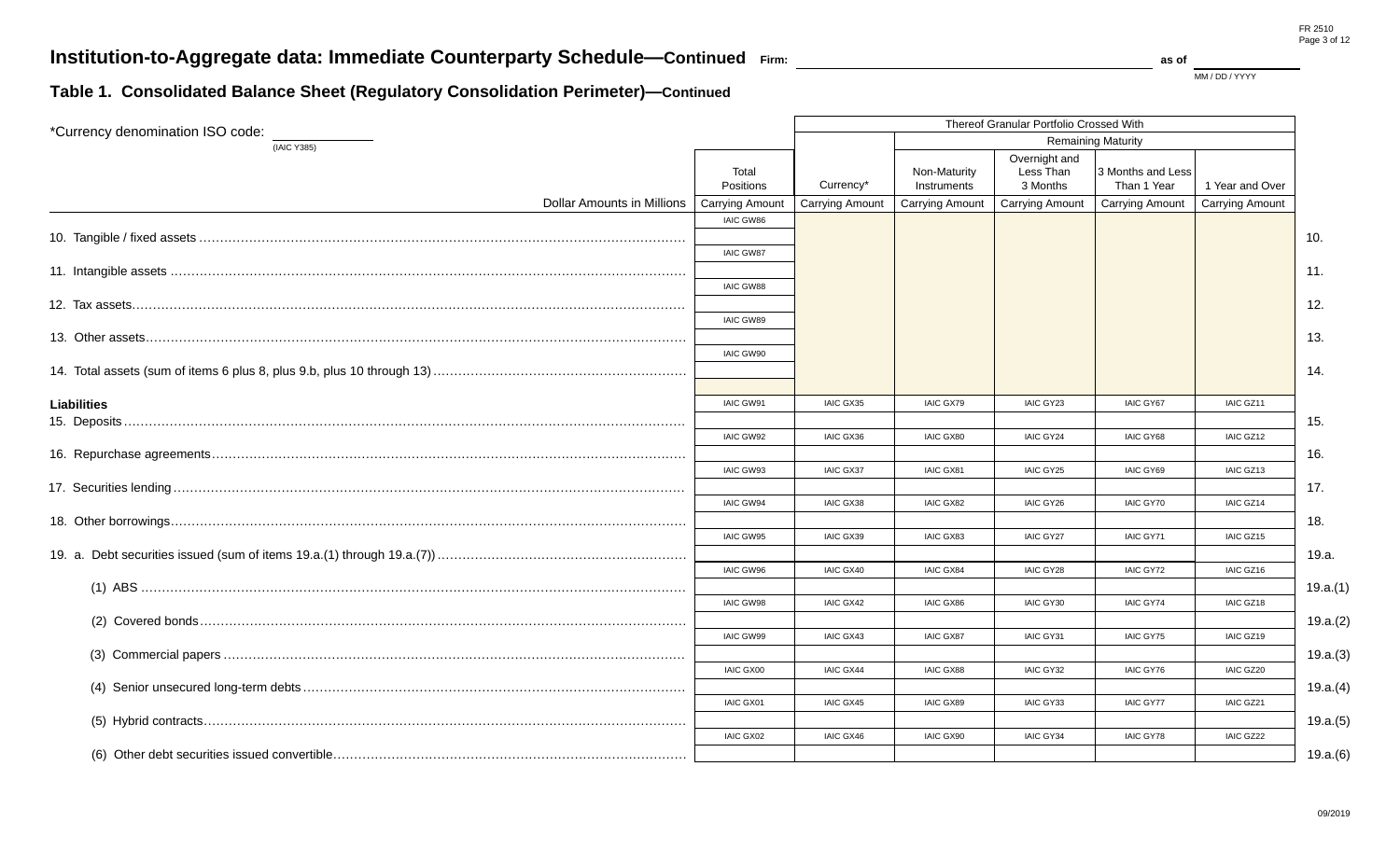MM / DD / YYYY

## **Table 1. Consolidated Balance Sheet (Regulatory Consolidation Perimeter)—Continued**

| *Currency denomination ISO code:                                                                                  |                        |                        |                             | Thereof Granular Portfolio Crossed With |                                  |                        |          |
|-------------------------------------------------------------------------------------------------------------------|------------------------|------------------------|-----------------------------|-----------------------------------------|----------------------------------|------------------------|----------|
| (IAIC Y385)                                                                                                       |                        |                        |                             |                                         | <b>Remaining Maturity</b>        |                        |          |
|                                                                                                                   | Total<br>Positions     | Currency*              | Non-Maturity<br>Instruments | Overnight and<br>Less Than<br>3 Months  | 3 Months and Less<br>Than 1 Year | 1 Year and Over        |          |
| Dollar Amounts in Millions                                                                                        | <b>Carrying Amount</b> | <b>Carrying Amount</b> | <b>Carrying Amount</b>      | <b>Carrying Amount</b>                  | <b>Carrying Amount</b>           | <b>Carrying Amount</b> |          |
|                                                                                                                   | IAIC GX03              | <b>IAIC GX47</b>       | IAIC GX91                   | IAIC GY35                               | IAICGY79                         | IAIC GZ23              |          |
|                                                                                                                   |                        |                        |                             |                                         |                                  |                        | 19.a.(7) |
|                                                                                                                   | <b>IAIC GX04</b>       | IAIC GX41              | <b>IAIC GX85</b>            | IAIC GY29                               | <b>IAIC GY73</b>                 | IAIC GZ17              |          |
|                                                                                                                   |                        |                        |                             |                                         |                                  |                        | 19.b.    |
|                                                                                                                   | <b>IAIC GW97</b>       |                        |                             |                                         |                                  |                        |          |
|                                                                                                                   |                        |                        |                             |                                         |                                  |                        | 20.      |
|                                                                                                                   | <b>IAIC GX05</b>       |                        |                             |                                         |                                  |                        |          |
|                                                                                                                   |                        |                        |                             |                                         |                                  |                        | 21.      |
| 22. Total financial liabilities excluding derivatives, debt securities, short sales, and other financial payables | <b>IAIC GX06</b>       | <b>IAIC GX50</b>       | <b>IAIC GX94</b>            | IAIC GY38                               | <b>IAIC GY82</b>                 | IAIC GZ26              |          |
|                                                                                                                   |                        |                        |                             |                                         |                                  |                        | 22.      |
|                                                                                                                   | <b>IAIC GX07</b>       |                        |                             |                                         |                                  |                        |          |
|                                                                                                                   |                        |                        |                             |                                         |                                  |                        | 23.      |
|                                                                                                                   | <b>IAIC GX08</b>       |                        |                             |                                         |                                  |                        |          |
|                                                                                                                   |                        |                        |                             |                                         |                                  |                        | 24.      |
|                                                                                                                   | <b>IAIC GX09</b>       |                        |                             |                                         |                                  |                        |          |
|                                                                                                                   |                        |                        |                             |                                         |                                  |                        | 25.      |
|                                                                                                                   | IAIC GX10              |                        |                             |                                         |                                  |                        |          |
|                                                                                                                   |                        |                        |                             |                                         |                                  |                        | 26.      |
|                                                                                                                   | <b>IAIC G105</b>       |                        |                             |                                         |                                  |                        |          |
|                                                                                                                   |                        |                        |                             |                                         |                                  |                        | 27.      |
|                                                                                                                   | IAIC GX12              |                        |                             |                                         |                                  |                        |          |
|                                                                                                                   |                        |                        |                             |                                         |                                  |                        | 28.      |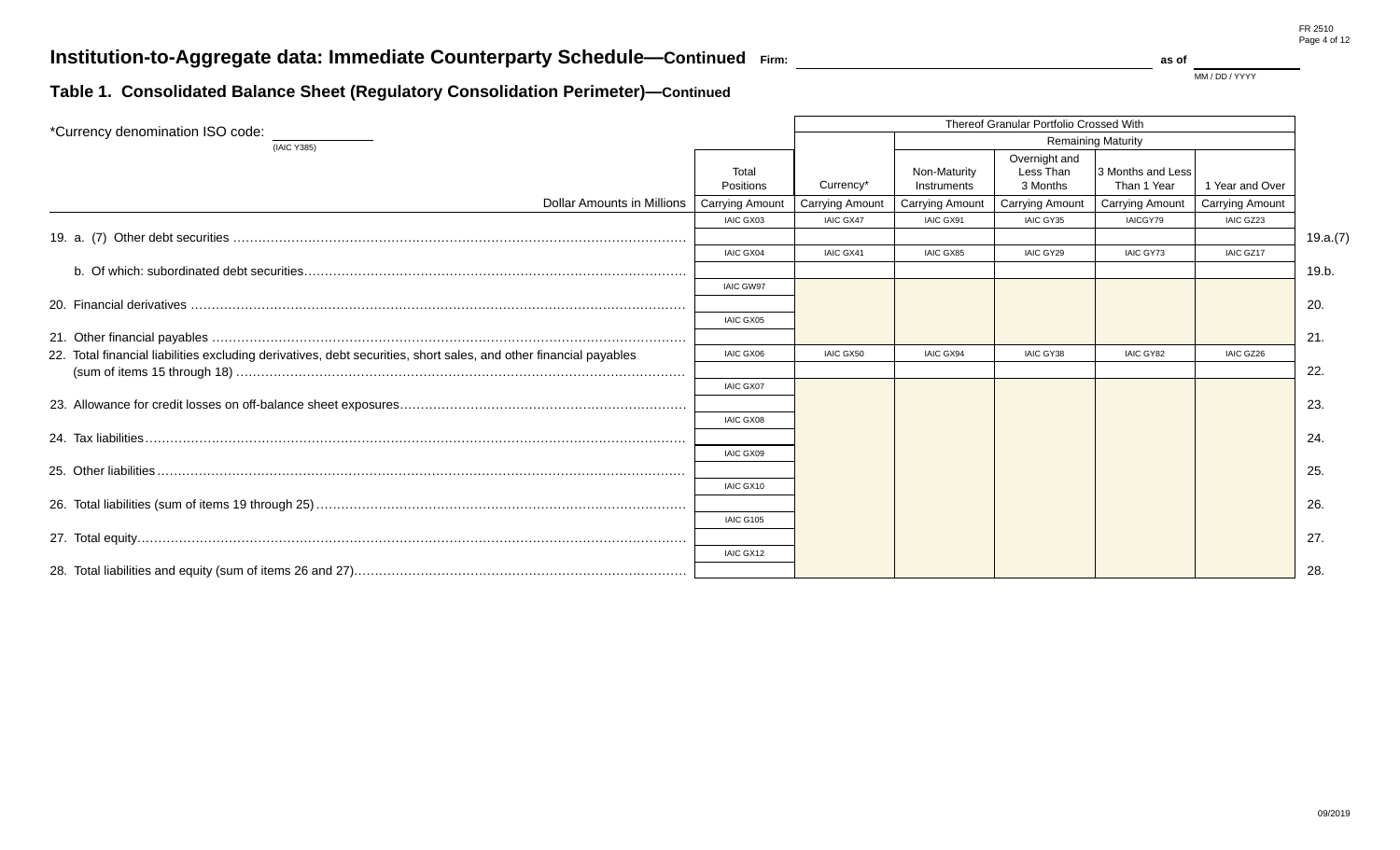$\mathbf{F}$  as of  $\mathbf{F}$  as of MM / DD / YYYY

## **Table 2. Consolidated Balance Sheet (Regulatory Consolidation Perimeter)**

| <b>Country Name:</b><br>(IAIC 9151)                                           | Granular Portfolio for Countries Above the Threshold<br>(max 35 countries, \$2 billion minimum) |                        |                  |                                                                       |           |                                      |                          |                             |                                                     |                    |
|-------------------------------------------------------------------------------|-------------------------------------------------------------------------------------------------|------------------------|------------------|-----------------------------------------------------------------------|-----------|--------------------------------------|--------------------------|-----------------------------|-----------------------------------------------------|--------------------|
|                                                                               |                                                                                                 |                        |                  | Positions by Counterparty Sector                                      |           |                                      |                          |                             | Positions by Remaining Maturity                     |                    |
| <b>Country Code:</b><br>(IAIC 9207)                                           | Sector Total<br>(= CBS total<br>claims)                                                         | <b>Banks</b>           | <b>NBFIs</b>     | <b>NFCs</b>                                                           |           | Households   Government <sup>1</sup> | Unallocated<br>by Sector | Non-maturity<br>instruments | Less Than 1<br>Year                                 | 1 Year And<br>Over |
| <b>Dollar Amounts in Millions</b>                                             | <b>Carrying Amount</b>                                                                          | <b>Carrying Amount</b> |                  | Carrying Amount   Carrying Amount   Carrying Amount   Carrying Amount |           |                                      | <b>Carrying Amount</b>   |                             | Carrying Amount   Carrying Amount   Carrying Amount |                    |
| <b>Instrument</b>                                                             |                                                                                                 |                        |                  |                                                                       |           |                                      |                          |                             |                                                     |                    |
| <b>Assets</b>                                                                 | IAIC GZ33                                                                                       | <b>IAIC HA01</b>       |                  |                                                                       |           |                                      | IAIC HD41                |                             |                                                     |                    |
|                                                                               |                                                                                                 |                        |                  |                                                                       |           |                                      |                          |                             |                                                     |                    |
|                                                                               | IAIC GZ34                                                                                       | <b>IAIC HA02</b>       | <b>IAIC HA70</b> | <b>IAIC HB38</b>                                                      |           | IAIC HC74                            | IAIC HD42                |                             |                                                     |                    |
|                                                                               |                                                                                                 |                        |                  |                                                                       |           |                                      |                          |                             |                                                     |                    |
|                                                                               | IAIC GZ35                                                                                       | <b>IAIC HA03</b>       | <b>IAIC HA71</b> | <b>IAIC HB39</b>                                                      |           | IAIC HC75                            | IAIC HD43                |                             |                                                     |                    |
|                                                                               |                                                                                                 |                        |                  |                                                                       |           |                                      |                          |                             |                                                     |                    |
|                                                                               | IAIC GZ36                                                                                       | <b>IAIC HA04</b>       | <b>IAIC HA72</b> | IAIC HB40                                                             | IAIC HC08 | IAIC HC76                            | IAIC HD44                |                             |                                                     |                    |
| 4. Loans gross of allowances for credit losses (sum of items 4.a through 4.c) |                                                                                                 |                        |                  |                                                                       |           |                                      |                          |                             |                                                     |                    |
|                                                                               | <b>IAIC GZ37</b>                                                                                |                        |                  |                                                                       |           |                                      |                          |                             |                                                     |                    |
|                                                                               |                                                                                                 |                        |                  |                                                                       |           |                                      |                          |                             |                                                     |                    |
|                                                                               | IAIC GZ38                                                                                       |                        |                  |                                                                       |           |                                      |                          |                             |                                                     |                    |
|                                                                               |                                                                                                 |                        |                  |                                                                       |           |                                      |                          |                             |                                                     |                    |
|                                                                               | IAIC GZ39                                                                                       |                        |                  |                                                                       |           |                                      |                          |                             |                                                     |                    |
|                                                                               |                                                                                                 |                        |                  |                                                                       |           |                                      |                          |                             |                                                     |                    |
|                                                                               | IAIC GZ40                                                                                       |                        |                  |                                                                       |           |                                      |                          |                             |                                                     |                    |
|                                                                               |                                                                                                 |                        |                  |                                                                       |           |                                      |                          |                             |                                                     |                    |
|                                                                               | IAIC GZ41                                                                                       | <b>IAIC HA09</b>       | <b>IAIC HA77</b> | <b>IAIC HB45</b>                                                      |           | IAIC HC81                            | IAIC HD49                |                             |                                                     |                    |
|                                                                               |                                                                                                 |                        |                  |                                                                       |           |                                      |                          |                             |                                                     |                    |
|                                                                               | IAIC GZ42                                                                                       |                        |                  |                                                                       |           |                                      |                          |                             |                                                     |                    |
|                                                                               |                                                                                                 |                        |                  |                                                                       |           |                                      |                          |                             |                                                     |                    |
|                                                                               | IAIC GZ43                                                                                       |                        |                  |                                                                       |           |                                      |                          |                             |                                                     |                    |
|                                                                               |                                                                                                 |                        |                  |                                                                       |           |                                      |                          |                             |                                                     |                    |
|                                                                               | IAIC GZ44                                                                                       |                        |                  |                                                                       |           |                                      |                          |                             |                                                     |                    |
|                                                                               |                                                                                                 |                        |                  |                                                                       |           |                                      |                          |                             |                                                     |                    |
|                                                                               |                                                                                                 |                        |                  |                                                                       |           |                                      |                          |                             |                                                     |                    |
|                                                                               |                                                                                                 |                        |                  |                                                                       |           |                                      |                          |                             |                                                     |                    |
|                                                                               | IAIC GZ46                                                                                       | IAIC HA14              | <b>IAIC HA82</b> | <b>IAIC HB50</b>                                                      |           |                                      | <b>IAIC HD54</b>         |                             |                                                     |                    |
|                                                                               |                                                                                                 |                        |                  |                                                                       |           |                                      |                          |                             |                                                     |                    |
|                                                                               |                                                                                                 |                        |                  |                                                                       |           |                                      |                          |                             |                                                     |                    |
|                                                                               |                                                                                                 |                        |                  |                                                                       |           |                                      |                          |                             |                                                     |                    |
|                                                                               |                                                                                                 |                        |                  |                                                                       |           |                                      |                          |                             |                                                     |                    |

1. Excluding positions with central banks.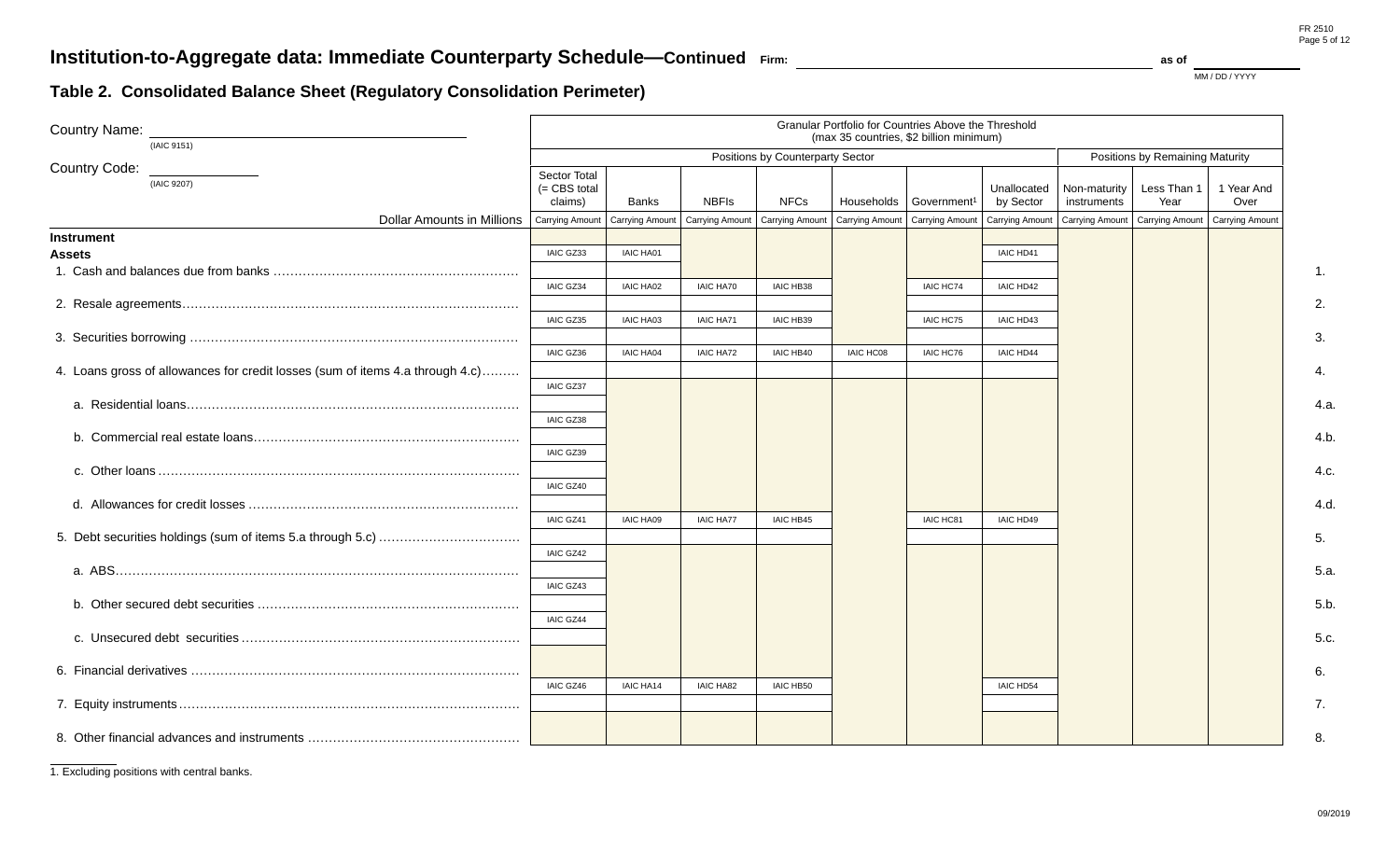## **Table 2. Consolidated Balance Sheet (Regulatory Consolidation Perimeter)—Continued**

| <b>Country Name:</b><br>(IAIC 9151)                                          | Granular Portfolio for Countries Above the Threshold<br>(max 35 countries, \$2 billion minimum) |                        |                  |                                  |                        |                         |                          |                                   |                                 |                    |  |
|------------------------------------------------------------------------------|-------------------------------------------------------------------------------------------------|------------------------|------------------|----------------------------------|------------------------|-------------------------|--------------------------|-----------------------------------|---------------------------------|--------------------|--|
|                                                                              |                                                                                                 |                        |                  | Positions by Counterparty Sector |                        |                         |                          |                                   | Positions by Remaining Maturity |                    |  |
| Country Code:<br>(IAIC 9207)                                                 | Sector Total<br>$(=$ CBS total<br>claims)                                                       | <b>Banks</b>           | <b>NBFIs</b>     | <b>NFCs</b>                      | Households             | Government <sup>1</sup> | Unallocated<br>by Sector | Non-maturity<br>instruments       | Less Than 1<br>Year             | 1 Year And<br>Over |  |
| <b>Dollar Amounts in Millions</b>                                            | Carrying Amount                                                                                 | <b>Carrying Amount</b> | Carrying Amount  | <b>Carrying Amount</b>           | <b>Carrying Amount</b> | Carrying Amount         | Carrying Amount          | Carrying Amount   Carrying Amount |                                 | Carrying Amount    |  |
| 9. Total financial assets excluding derivatives and other financial advances | IAIC GZ48                                                                                       | IAIC HA16              | <b>IAIC HA84</b> | IAIC HB52                        | IAIC HC20              | IAIC HC88               | IAIC HD56                |                                   |                                 |                    |  |
| a. Gross of allowances for credit losses (sum of items 1 through 5, plus 7)  |                                                                                                 |                        |                  |                                  |                        |                         |                          |                                   |                                 |                    |  |
| b. Net of allowances for credit losses                                       | IAIC GZ49                                                                                       |                        |                  |                                  |                        |                         |                          |                                   |                                 |                    |  |
|                                                                              |                                                                                                 |                        |                  |                                  |                        |                         |                          |                                   |                                 |                    |  |
|                                                                              |                                                                                                 |                        |                  |                                  |                        |                         |                          |                                   |                                 |                    |  |
|                                                                              |                                                                                                 |                        |                  |                                  |                        |                         |                          |                                   |                                 |                    |  |
|                                                                              |                                                                                                 |                        |                  |                                  |                        |                         |                          |                                   |                                 |                    |  |
|                                                                              |                                                                                                 |                        |                  |                                  |                        |                         |                          |                                   |                                 |                    |  |
| 14. Total assets (sum of items 6 plus 8, plus 9.b, plus 10 through 13)       |                                                                                                 |                        |                  |                                  |                        |                         |                          |                                   |                                 |                    |  |
| <b>Liabilities</b>                                                           | <b>IAIC GZ64</b>                                                                                | <b>IAIC HA32</b>       | <b>IAIC HB00</b> | <b>IAIC HB68</b>                 | IAIC HC36              | <b>IAIC HD04</b>        | IAIC HD72                |                                   |                                 |                    |  |
|                                                                              |                                                                                                 |                        |                  |                                  |                        |                         |                          |                                   |                                 |                    |  |
|                                                                              | <b>IAIC GZ65</b>                                                                                | <b>IAIC HA33</b>       | <b>IAIC HB01</b> | <b>IAIC HB69</b>                 |                        | <b>IAIC HD05</b>        | IAIC HD73                |                                   |                                 |                    |  |
|                                                                              |                                                                                                 |                        |                  |                                  |                        |                         |                          |                                   |                                 |                    |  |
|                                                                              | IAIC GZ66                                                                                       | <b>IAIC HA34</b>       | <b>IAIC HB02</b> | <b>IAIC HB70</b>                 |                        | <b>IAIC HD06</b>        | <b>IAIC HD74</b>         |                                   |                                 |                    |  |
|                                                                              |                                                                                                 |                        |                  |                                  |                        |                         |                          |                                   |                                 |                    |  |
|                                                                              | IAIC GZ67                                                                                       | <b>IAIC HA35</b>       | IAIC HB03        | IAIC HB71                        | IAIC HC39              | <b>IAIC HD07</b>        | IAIC HD75                |                                   |                                 |                    |  |
|                                                                              |                                                                                                 |                        |                  |                                  |                        |                         |                          |                                   |                                 |                    |  |
|                                                                              |                                                                                                 |                        |                  |                                  |                        |                         |                          |                                   |                                 |                    |  |
|                                                                              |                                                                                                 |                        |                  |                                  |                        |                         |                          |                                   |                                 |                    |  |
|                                                                              |                                                                                                 |                        |                  |                                  |                        |                         |                          |                                   |                                 |                    |  |

1. Excluding positions with central banks.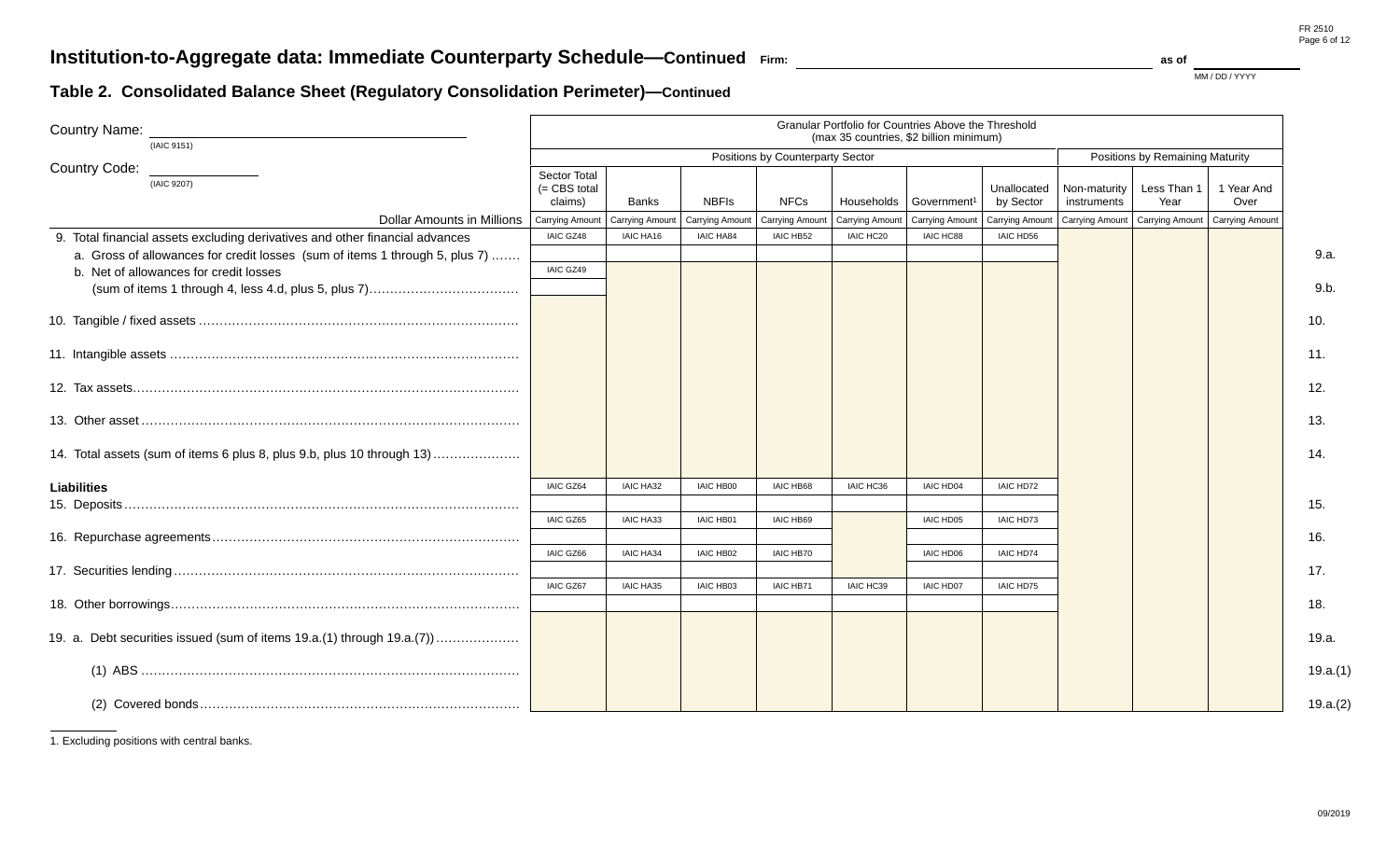## **Table 2. Consolidated Balance Sheet (Regulatory Consolidation Perimeter)—Continued**

| <b>Country Name:</b><br>(IAIC 9151)                                                                | Granular Portfolio for Countries Above the Threshold<br>(max 35 countries, \$2 billion minimum) |                                  |              |             |                 |                                   |                          |                             |                     |                                   |
|----------------------------------------------------------------------------------------------------|-------------------------------------------------------------------------------------------------|----------------------------------|--------------|-------------|-----------------|-----------------------------------|--------------------------|-----------------------------|---------------------|-----------------------------------|
|                                                                                                    |                                                                                                 | Positions by Counterparty Sector |              |             |                 |                                   |                          |                             |                     | Positions by Remaining Maturity   |
| Country Code:<br>(IAIC 9207)                                                                       | <b>Sector Total</b><br>(= CBS total<br>claims)                                                  | Banks                            | <b>NBFIs</b> | <b>NFCs</b> | Households      | Government <sup>1</sup>           | Unallocated<br>by Sector | Non-maturity<br>instruments | Less Than 1<br>Year | 1 Year And<br>Over                |
| Dollar Amounts in Millions   Carrying Amount   Carrying Amount   Carrying Amount   Carrying Amount |                                                                                                 |                                  |              |             | Carrying Amount | Carrying Amount   Carrying Amount |                          | Carrying Amount             |                     | Carrying Amount   Carrying Amount |
| <b>Liabilities</b>                                                                                 |                                                                                                 |                                  |              |             |                 |                                   |                          |                             |                     |                                   |
|                                                                                                    |                                                                                                 |                                  |              |             |                 |                                   |                          |                             |                     |                                   |
|                                                                                                    |                                                                                                 |                                  |              |             |                 |                                   |                          |                             |                     |                                   |
|                                                                                                    |                                                                                                 |                                  |              |             |                 |                                   |                          |                             |                     |                                   |
|                                                                                                    |                                                                                                 |                                  |              |             |                 |                                   |                          |                             |                     |                                   |
|                                                                                                    |                                                                                                 |                                  |              |             |                 |                                   |                          |                             |                     |                                   |
|                                                                                                    |                                                                                                 |                                  |              |             |                 |                                   |                          |                             |                     |                                   |
| 22. Total financial liabilities excluding derivatives, debt securities, and other financial        |                                                                                                 |                                  |              |             |                 |                                   |                          |                             |                     |                                   |
|                                                                                                    |                                                                                                 |                                  |              |             |                 |                                   |                          |                             |                     |                                   |
| 23. Allowance for credit losses on off-balance sheet exposures                                     |                                                                                                 |                                  |              |             |                 |                                   |                          |                             |                     |                                   |
|                                                                                                    |                                                                                                 |                                  |              |             |                 |                                   |                          |                             |                     |                                   |
|                                                                                                    |                                                                                                 |                                  |              |             |                 |                                   |                          |                             |                     |                                   |
|                                                                                                    |                                                                                                 |                                  |              |             |                 |                                   |                          |                             |                     |                                   |
|                                                                                                    |                                                                                                 |                                  |              |             |                 |                                   |                          |                             |                     |                                   |
|                                                                                                    |                                                                                                 |                                  |              |             |                 |                                   |                          |                             |                     |                                   |

<sup>1.</sup> Excluding positions with central banks.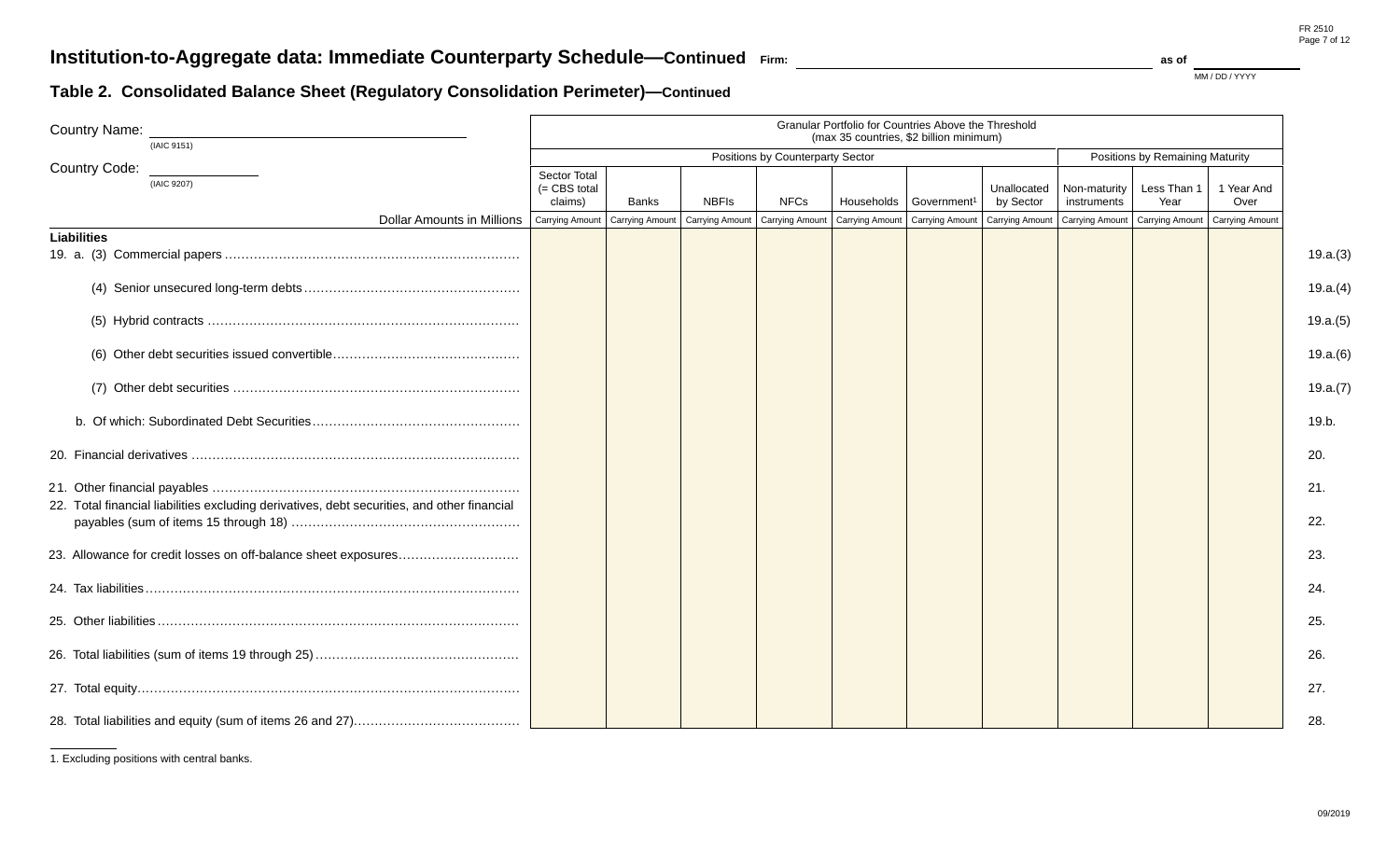MM / DD / YYYY

### **Table 2. Consolidated Balance Sheet (Regulatory Consolidation Perimeter)—Continued**

| <b>Country Name:</b><br>(IAIC 9151)                                                                                                                                          |                                               |                                  |                  |                        |                        | Granular Portfolio for Countries Above the Threshold<br>(max 35 countries, \$2 billion minimum) |                          |                             |                                 |                    |            |
|------------------------------------------------------------------------------------------------------------------------------------------------------------------------------|-----------------------------------------------|----------------------------------|------------------|------------------------|------------------------|-------------------------------------------------------------------------------------------------|--------------------------|-----------------------------|---------------------------------|--------------------|------------|
|                                                                                                                                                                              |                                               | Positions by Counterparty Sector |                  |                        |                        |                                                                                                 |                          |                             | Positions by Remaining Maturity |                    |            |
| <b>Country Code:</b><br>(IAIC 9207)                                                                                                                                          | <b>Sector Total</b><br>= CBS total<br>claims) | Banks                            | <b>NBFIs</b>     | <b>NFCs</b>            | Households             | Government <sup>1</sup>                                                                         | Unallocated<br>by Sector | Non-maturity<br>instruments | Less Than 1<br>Year             | 1 Year And<br>Over |            |
| <b>Dollar Amounts in Millions</b>                                                                                                                                            | <b>Carrying Amount</b>                        | Carrying Amount                  | Carrying Amoun   | <b>Carrying Amount</b> | <b>Carrying Amount</b> | Carrying Amount                                                                                 | <b>Carrying Amount</b>   | Carrying Amount             | Carrying Amount                 | Carrying Amount    |            |
| <b>Contingent Liabilities Subject to Credit Risk</b>                                                                                                                         | <b>IAIC GZ95</b>                              | IAIC HA63                        | IAIC HB31        | <b>IAIC HB99</b>       | <b>IAIC HC67</b>       | IAIC HD35                                                                                       | IAIC HE03                |                             |                                 |                    |            |
|                                                                                                                                                                              | IAIC GZ96                                     | <b>IAIC HA64</b>                 | IAIC HB32        | <b>IAIC HC00</b>       | IAIC HC68              | IAIC HD36                                                                                       | <b>IAIC HE04</b>         |                             |                                 |                    | 29.        |
|                                                                                                                                                                              | IAIC GZ97                                     | <b>IAIC HA65</b>                 | IAIC HB33        | <b>IAIC HC01</b>       | <b>IAIC HC69</b>       | <b>IAIC HD37</b>                                                                                | <b>IAIC HE05</b>         |                             |                                 |                    | 29.a.      |
|                                                                                                                                                                              |                                               |                                  |                  |                        |                        |                                                                                                 |                          |                             |                                 |                    | 29.b.      |
|                                                                                                                                                                              | IAIC GZ98                                     | <b>IAIC HA66</b>                 | <b>IAIC HB34</b> | IAIC HC02              | IAIC HC70              | <b>IAIC HD38</b>                                                                                | <b>IAIC HE06</b>         |                             |                                 |                    | 30.        |
|                                                                                                                                                                              | IAIC GZ99                                     | <b>IAIC HA67</b>                 | IAIC HB35        | IAIC HC03              | IAIC HC71              | IAIC HD39                                                                                       | <b>IAIC HE07</b>         |                             |                                 |                    | 30.a.      |
|                                                                                                                                                                              | <b>IAIC HA00</b>                              | <b>IAIC HA68</b>                 | IAIC HB36        | IAIC HC04              | <b>IAIC HC72</b>       | IAIC HD40                                                                                       | IAIC HE08                |                             |                                 |                    |            |
|                                                                                                                                                                              |                                               |                                  |                  |                        |                        |                                                                                                 |                          |                             |                                 |                    | 30.b.      |
| Memoranda<br>1. Total financial assets by position type excluding derivatives and other financial<br>advances - gross of allowances (sum of Assets items 1 through 5 plus 7) |                                               |                                  |                  |                        |                        |                                                                                                 |                          |                             |                                 |                    | M. 1.      |
|                                                                                                                                                                              | IAIC GZ56                                     | <b>IAIC HA24</b>                 | <b>IAIC HA92</b> | <b>IAIC HB60</b>       | IAIC HC28              | IAIC HC96                                                                                       | IAIC HD64                | IAIC HE32                   | IAIC HF00                       | IAIC HF68          |            |
|                                                                                                                                                                              |                                               |                                  |                  |                        |                        |                                                                                                 |                          |                             |                                 |                    | M. 1.a.    |
|                                                                                                                                                                              | <b>IAIC GZ57</b>                              |                                  |                  |                        |                        |                                                                                                 |                          |                             |                                 |                    | M. 1.a.(1) |
|                                                                                                                                                                              | IAIC GZ58                                     |                                  |                  |                        |                        |                                                                                                 |                          |                             |                                 |                    | M. 1.a.(2) |
|                                                                                                                                                                              | IAIC GZ59                                     | <b>IAIC HA27</b>                 | <b>IAIC HA95</b> | <b>IAIC HB63</b>       | IAIC HC31              | <b>IAIC HC99</b>                                                                                | <b>IAIC HD67</b>         | IAIC HE35                   | <b>IAIC HF03</b>                | IAIC HF71          |            |
|                                                                                                                                                                              |                                               |                                  |                  |                        |                        |                                                                                                 |                          |                             |                                 |                    | M. 1.b.    |
|                                                                                                                                                                              | IAIC GZ60                                     | <b>IAIC HA28</b>                 | IAIC HA96        | <b>IAIC HB64</b>       | IAIC HC32              | <b>IAIC HD00</b>                                                                                | <b>IAIC HD68</b>         | IAIC HE36                   | IAIC HF04                       | IAIC HF72          | M. 1.c.    |
|                                                                                                                                                                              | IAIC GZ61                                     |                                  |                  |                        |                        |                                                                                                 |                          |                             |                                 |                    |            |
|                                                                                                                                                                              | IAIC GZ62                                     |                                  |                  |                        |                        |                                                                                                 |                          |                             |                                 |                    | M. 1.c.(1) |
|                                                                                                                                                                              |                                               |                                  |                  |                        |                        |                                                                                                 |                          |                             |                                 |                    | M. 1.c.(2) |
|                                                                                                                                                                              | IAIC GZ63                                     | <b>IAIC HA31</b>                 | <b>IAIC HA99</b> | <b>IAIC HB67</b>       | <b>IAIC HC35</b>       | <b>IAIC HD03</b>                                                                                | IAIC HD71                | IAIC HE39                   | <b>IAIC HF07</b>                | <b>IAIC HF75</b>   |            |
|                                                                                                                                                                              |                                               |                                  |                  |                        |                        |                                                                                                 |                          |                             |                                 |                    | M. 1.d.    |

1. Excluding positions with central banks.

2. Under consideration: split into USD - EUR - other currencies.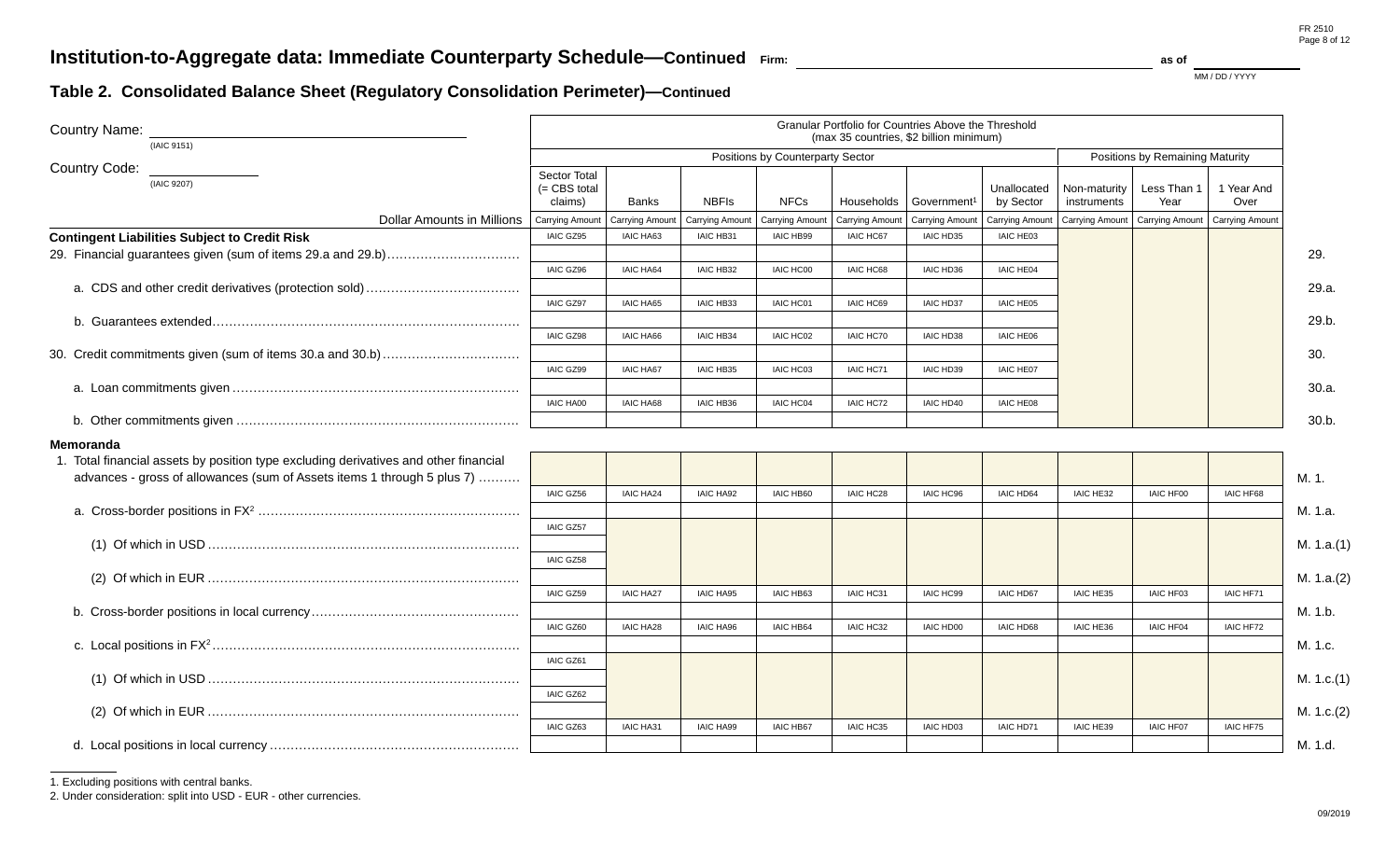## **Table 2. Consolidated Balance Sheet (Regulatory Consolidation Perimeter)—Continued**

| <b>Country Name:</b><br>(IAIC 9151)                                                        |                                                  |                  |                                   |                                  | <b>Granular Portfolio for Countries Above the Threshold</b><br>(max 35 countries, \$2 billion minimum) |                                      |                          |                             |                                                                                                           |                    |            |
|--------------------------------------------------------------------------------------------|--------------------------------------------------|------------------|-----------------------------------|----------------------------------|--------------------------------------------------------------------------------------------------------|--------------------------------------|--------------------------|-----------------------------|-----------------------------------------------------------------------------------------------------------|--------------------|------------|
|                                                                                            |                                                  |                  |                                   | Positions by Counterparty Sector |                                                                                                        |                                      |                          |                             | Positions by Remaining Maturity                                                                           |                    |            |
| <b>Country Code:</b><br>(IAIC 9207)                                                        | <b>Sector Total</b><br>$(=$ CBS total<br>claims) | <b>Banks</b>     | <b>NBFIs</b>                      | <b>NFCs</b>                      |                                                                                                        | Households   Government <sup>1</sup> | Unallocated<br>by Sector | Non-maturity<br>instruments | Less Than 1<br>Year                                                                                       | 1 Year And<br>Over |            |
| Dollar Amounts in Millions   Carrying Amount   Carrying Amount                             |                                                  |                  | Carrying Amount   Carrying Amount |                                  |                                                                                                        |                                      |                          |                             | Carrying Amount   Carrying Amount   Carrying Amount   Carrying Amount   Carrying Amount   Carrying Amount |                    |            |
| Memoranda                                                                                  |                                                  |                  |                                   |                                  |                                                                                                        |                                      |                          |                             |                                                                                                           |                    |            |
| 2. Total financial liabilities by position type excluding derivatives, and debt securities |                                                  |                  |                                   |                                  |                                                                                                        |                                      |                          |                             |                                                                                                           |                    | M. 2.      |
|                                                                                            | <b>IAIC GZ87</b>                                 | <b>IAIC HA55</b> | <b>IAIC HB23</b>                  | <b>IAIC HB91</b>                 | <b>IAIC HC59</b>                                                                                       | <b>IAIC HD27</b>                     | IAIC HD95                | IAIC HE63                   | IAIC HF31                                                                                                 | IAIC HF99          |            |
|                                                                                            |                                                  |                  |                                   |                                  |                                                                                                        |                                      |                          |                             |                                                                                                           |                    | M. 2.a.    |
|                                                                                            | <b>IAIC GZ88</b>                                 |                  |                                   |                                  |                                                                                                        |                                      |                          |                             |                                                                                                           |                    |            |
|                                                                                            |                                                  |                  |                                   |                                  |                                                                                                        |                                      |                          |                             |                                                                                                           |                    | M. 2.a.(1) |
|                                                                                            | IAIC GZ89                                        |                  |                                   |                                  |                                                                                                        |                                      |                          |                             |                                                                                                           |                    | M. 2.a.(2) |
|                                                                                            | <b>IAIC GZ90</b>                                 | <b>IAIC HA58</b> | IAIC HB26                         | <b>IAIC HB94</b>                 | IAIC HC62                                                                                              | IAIC HD30                            | <b>IAIC HD98</b>         | IAIC HE66                   | IAIC HF34                                                                                                 | IAIC HG02          |            |
|                                                                                            |                                                  |                  |                                   |                                  |                                                                                                        |                                      |                          |                             |                                                                                                           |                    | M. 2.b.    |
|                                                                                            | <b>IAIC GZ91</b>                                 | <b>IAIC HA59</b> | <b>IAIC HB27</b>                  | <b>IAIC HB95</b>                 | <b>IAIC HC63</b>                                                                                       | IAIC HD31                            | <b>IAIC HD99</b>         | <b>IAIC HE67</b>            | IAIC HF35                                                                                                 | IAIC HG03          |            |
|                                                                                            |                                                  |                  |                                   |                                  |                                                                                                        |                                      |                          |                             |                                                                                                           |                    | M. 2.c.    |
|                                                                                            | <b>IAIC GZ92</b>                                 |                  |                                   |                                  |                                                                                                        |                                      |                          |                             |                                                                                                           |                    |            |
|                                                                                            |                                                  |                  |                                   |                                  |                                                                                                        |                                      |                          |                             |                                                                                                           |                    | M. 2.c.(1) |
|                                                                                            | IAIC GZ93                                        |                  |                                   |                                  |                                                                                                        |                                      |                          |                             |                                                                                                           |                    |            |
|                                                                                            |                                                  |                  |                                   |                                  |                                                                                                        |                                      |                          |                             |                                                                                                           |                    | M. 2.c.(2) |
|                                                                                            | <b>IAIC GZ94</b>                                 | <b>IAIC HA62</b> | <b>IAIC HB30</b>                  | <b>IAIC HB98</b>                 | IAIC HC66                                                                                              | <b>IAIC HD34</b>                     | <b>IAIC HE02</b>         | IAIC HE70                   | IAIC HF38                                                                                                 | <b>IAIC HG06</b>   | M. 2.d.    |
|                                                                                            |                                                  |                  |                                   |                                  |                                                                                                        |                                      |                          |                             |                                                                                                           |                    |            |

1. Excluding positions with central banks.

2. Under consideration: split into USD - EUR - other currencies.

FR 2510 Page 9 of 12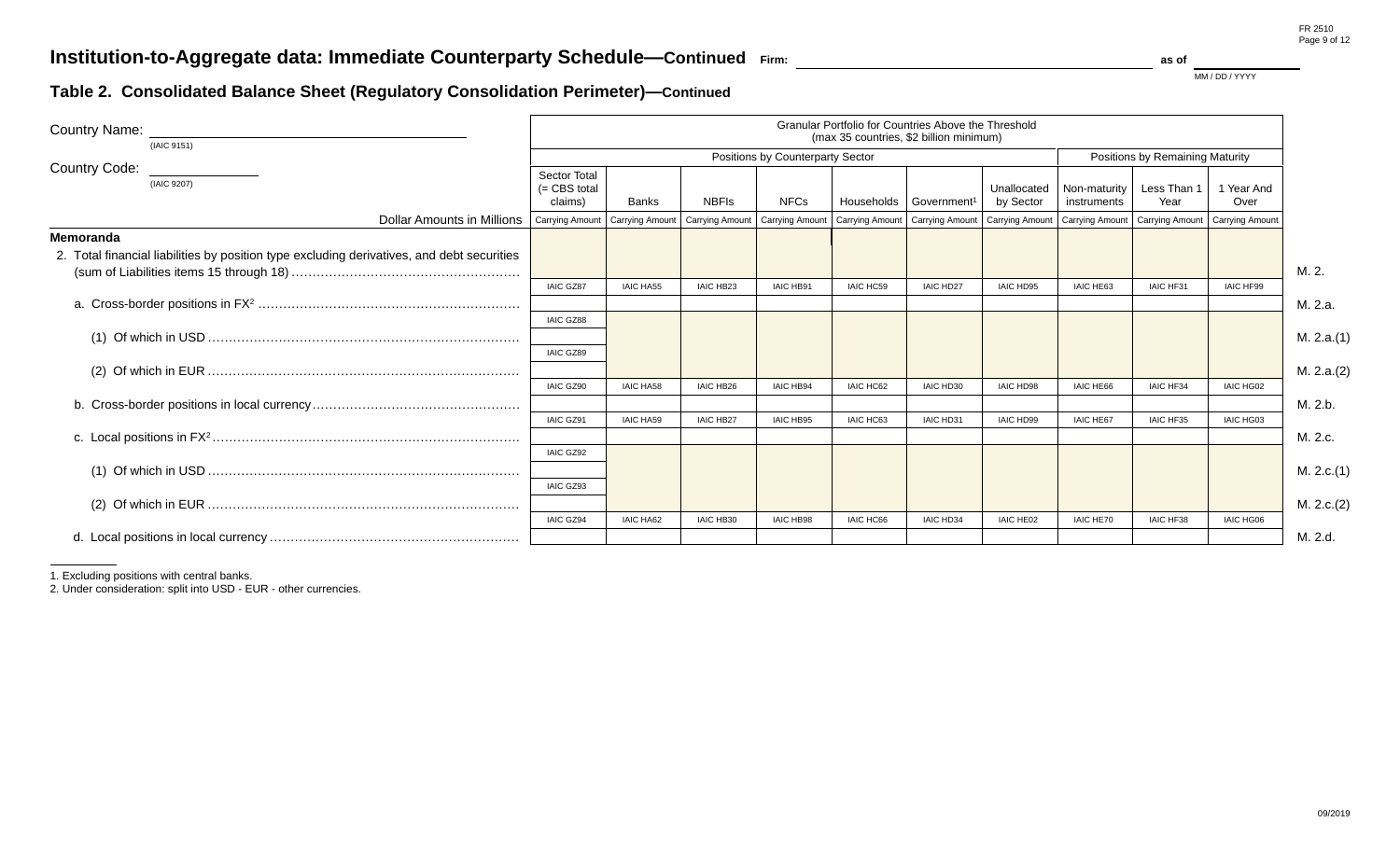MM / DD / YYYY

as of

|                            |             |                                     |                  | Valuation                           |             |                         |      |
|----------------------------|-------------|-------------------------------------|------------------|-------------------------------------|-------------|-------------------------|------|
|                            |             | <b>Gross Positive</b><br>Fair Value |                  | <b>Gross Negative</b><br>Fair Value |             | <b>Notional Amounts</b> |      |
| Dollar Amounts in Millions | <b>IAIC</b> | Amount                              | <b>IAIC</b>      | Amount                              | <b>IAIC</b> | Amount                  |      |
| <b>Instrument</b>          |             |                                     |                  |                                     |             |                         |      |
|                            | HG13        |                                     | HG34             |                                     | <b>HG55</b> |                         |      |
|                            | <b>HG14</b> |                                     | HG35             |                                     | <b>HG56</b> |                         | 1.a  |
|                            | <b>HG15</b> |                                     | HG36             |                                     | <b>HG57</b> |                         | 1.b  |
|                            | <b>HG16</b> |                                     | HG37             |                                     | <b>HG58</b> |                         | 1.c  |
|                            | <b>HG17</b> |                                     | HG38             |                                     | <b>HG59</b> |                         | 1.d  |
|                            | <b>HG18</b> |                                     | HG39             |                                     | <b>HG60</b> |                         | 1.e  |
|                            | <b>HG19</b> |                                     | HG40             |                                     | <b>HG61</b> |                         |      |
|                            | <b>HG20</b> |                                     | HG41             |                                     | <b>KX35</b> |                         | 2.   |
|                            | HG21        |                                     | HG42             |                                     | <b>HG62</b> |                         | 2.a  |
|                            | <b>HG22</b> |                                     | HG43             |                                     | HG63        |                         | 2.b  |
|                            | HG23        |                                     | HG44             |                                     | <b>HG64</b> |                         | 2.c  |
|                            | <b>HG24</b> |                                     | HG45             |                                     | <b>HG65</b> |                         | 2.d  |
|                            | <b>HG25</b> |                                     | HG46             |                                     | <b>HG66</b> |                         | 2.e  |
|                            | <b>HG26</b> |                                     | HG47             |                                     | <b>HG67</b> |                         | 2. f |
|                            | <b>HG27</b> |                                     | HG48             |                                     | <b>KX36</b> |                         |      |
|                            | <b>HG28</b> |                                     | HG49             |                                     | <b>HG68</b> |                         | 3.a  |
|                            | <b>HG29</b> |                                     | <b>HG50</b>      |                                     | <b>HG69</b> |                         | 3.b  |
|                            | HG30        |                                     | HG <sub>51</sub> |                                     | <b>HG70</b> |                         | 3.c  |
|                            | HG31        |                                     | HG52             |                                     | <b>HG71</b> |                         | 3.d  |
|                            | <b>HG32</b> |                                     | HG53             |                                     | <b>HG72</b> |                         | 3.e  |
|                            | HG33        |                                     | HG54             |                                     | <b>HG73</b> |                         | 3.f  |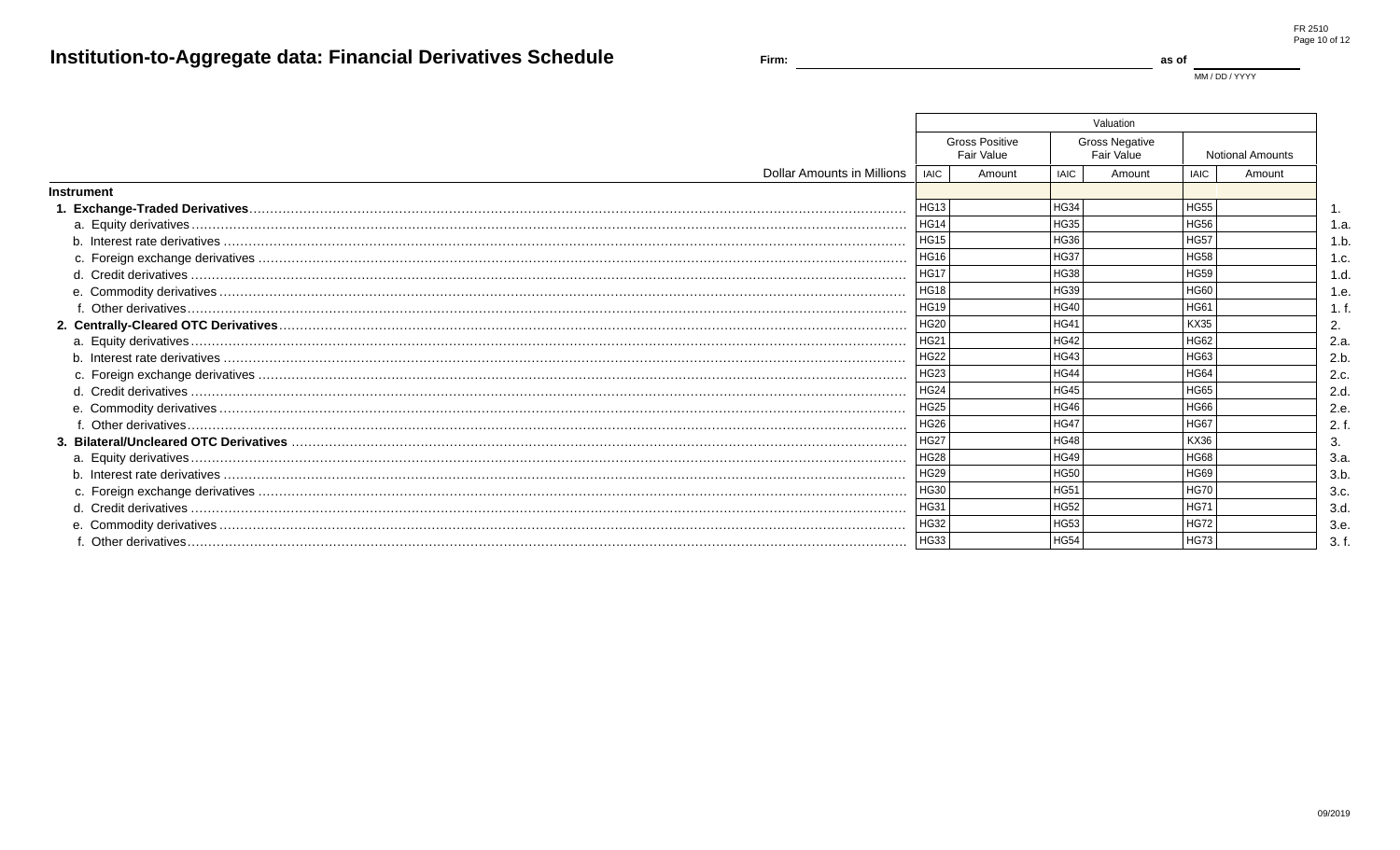## Institution-to-Aggregate data: Foreign Exchange Derivatives Schedule

Firm:

as of

MM / DD / YYYY

### **Remaining Maturity Bucket:**

 $(IAIC HK20)$ 

(1) Non-maturity instruments (including on demand and open positions), (2) overnight and less than 3 months, (3) 3 months and less than 1 year, (4) 1 year and over.

|                                                                                 | <b>USD</b>       | <b>EUR</b>       | <b>JPY</b>             | <b>GBP</b>       | CHF                    | <b>CNY</b>       | OTH                    | Total                  |                |
|---------------------------------------------------------------------------------|------------------|------------------|------------------------|------------------|------------------------|------------------|------------------------|------------------------|----------------|
|                                                                                 |                  |                  |                        |                  |                        |                  |                        |                        |                |
| <b>Dollar Amounts in Millions</b>                                               | Notional Amount  | Notional Amount  | <b>Notional Amount</b> | Notional Amoun   | <b>Notional Amount</b> | Notional Amount  | <b>Notional Amount</b> | <b>Notional Amount</b> |                |
|                                                                                 | IAIC HG74        | IAIC HG99        | IAIC HH24              | IAIC HH49        | IAIC HH74              | <b>IAIC HH99</b> | IAIC HJ24              | IAIC HJ49              |                |
| 1. Long currency forwards <sup>1</sup> (currency bought at maturity)            |                  |                  |                        |                  |                        |                  |                        |                        | $\mathbf{1}$ . |
|                                                                                 |                  | IAIC HH00        | IAIC HH25              | IAIC HH50        | IAIC HH75              | <b>IAIC HJ00</b> | IAIC HJ25              | IAIC HJ50              |                |
|                                                                                 |                  |                  |                        |                  |                        |                  |                        |                        | 1.a.           |
|                                                                                 | IAIC HG76        |                  | IAIC HH26              | IAIC HH51        | IAIC HH76              | IAIC HJ01        | IAIC HJ26              | IAIC HJ51              |                |
|                                                                                 |                  |                  |                        |                  |                        |                  |                        |                        | 1.b.           |
|                                                                                 | <b>IAIC HG77</b> | IAIC HH02        |                        | IAIC HH52        | IAIC HH77              | <b>IAIC HJ02</b> | IAIC HJ27              | IAIC HJ52              |                |
|                                                                                 |                  |                  |                        |                  |                        |                  |                        |                        | 1.c.           |
|                                                                                 | IAIC HG78        | IAIC HH03        | IAIC HH28              |                  | IAIC HH78              | IAIC HJ03        | IAIC HJ28              | IAIC HJ53              |                |
|                                                                                 |                  |                  |                        |                  |                        |                  |                        |                        | 1.d.           |
|                                                                                 | IAIC HG79        | IAIC HH04        | IAIC HH29              | IAIC HH54        |                        | IAIC HJ04        | IAIC HJ29              | IAIC HJ54              |                |
|                                                                                 |                  |                  |                        |                  |                        |                  |                        |                        | 1.e.           |
|                                                                                 | IAIC HG80        | IAIC HH05        | IAIC HH30              | IAIC HH55        | IAIC HH80              |                  | IAIC HJ30              | IAIC HJ55              |                |
|                                                                                 |                  |                  |                        |                  |                        |                  |                        |                        | 1. f.          |
|                                                                                 | IAIC HG81        | <b>IAIC HH06</b> | IAIC HH31              | <b>IAIC HH56</b> | IAIC HH81              | <b>IAIC HJ06</b> | IAIC HJ31              | IAIC HJ56              |                |
|                                                                                 |                  |                  |                        |                  |                        |                  |                        |                        |                |
|                                                                                 | IAIC HG82        | <b>IAIC HH07</b> | IAIC HH32              | IAIC HH57        | IAIC HH82              | <b>IAIC HJ07</b> | IAIC HJ32              | IAIC HJ57              | 1.g.           |
| 2. Long currency swaps <sup>2</sup> (currency received at maturity) (sum of 2.a |                  |                  |                        |                  |                        |                  |                        |                        |                |
|                                                                                 |                  |                  |                        |                  |                        |                  |                        |                        | 2.             |
|                                                                                 | IAIC HG83        | <b>IAIC HH08</b> | IAIC HH33              | IAIC HH58        | <b>IAIC HH83</b>       | <b>IAIC HJ08</b> | IAIC HJ33              | IAIC HJ58              |                |
|                                                                                 |                  |                  |                        |                  |                        |                  |                        |                        | 2.a.           |
|                                                                                 |                  | <b>IAIC HH09</b> | IAIC HH34              | IAIC HH59        | <b>IAIC HH84</b>       | <b>IAIC HJ09</b> | <b>IAIC HJ34</b>       | IAIC HJ59              |                |
|                                                                                 |                  |                  |                        |                  |                        |                  |                        |                        | 2.a.(1)        |
|                                                                                 | IAIC HG85        |                  | IAIC HH35              | IAIC HH60        | IAIC HH85              | IAIC HJ10        | <b>IAIC HJ35</b>       | <b>IAIC HJ60</b>       |                |
|                                                                                 |                  |                  |                        |                  |                        |                  |                        |                        | 2.a.(2)        |
|                                                                                 | IAIC HG86        | IAIC HH11        |                        | IAIC HH61        | <b>IAIC HH86</b>       | IAIC HJ11        | IAIC HJ36              | IAIC HJ61              |                |
|                                                                                 |                  |                  |                        |                  |                        |                  |                        |                        | 2.a.(3)        |
|                                                                                 | IAIC HG87        | IAIC HH12        | IAIC HH37              |                  | IAIC HH87              | IAIC HJ12        | IAIC HJ37              | IAIC HJ62              |                |
|                                                                                 |                  |                  |                        |                  |                        |                  |                        |                        | 2.a.(4)        |
|                                                                                 | IAIC HG88        | IAIC HH13        | IAIC HH38              | <b>IAIC HH63</b> |                        | IAIC HJ13        | IAIC HJ38              | IAIC HJ63              |                |
|                                                                                 |                  |                  |                        |                  |                        |                  |                        |                        | 2.a.(5)        |
|                                                                                 | IAIC HG89        | IAIC HH14        | IAIC HH39              | IAIC HH64        | <b>IAIC HH89</b>       |                  | IAIC HJ39              | IAIC HJ64              |                |
|                                                                                 |                  |                  |                        |                  |                        |                  |                        |                        | 2.a.(6)        |
|                                                                                 | IAIC HG90        | IAIC HH15        | IAIC HH40              | IAIC HH65        | IAIC HH90              | IAIC HJ15        | IAIC HJ40              | IAIC HJ65              |                |
|                                                                                 |                  |                  |                        |                  |                        |                  |                        |                        |                |
|                                                                                 |                  |                  |                        |                  |                        |                  |                        |                        | 2.a.(7)        |

1. Includes foreign exchange swaps.

2. Includes cross currency interest rate swaps.